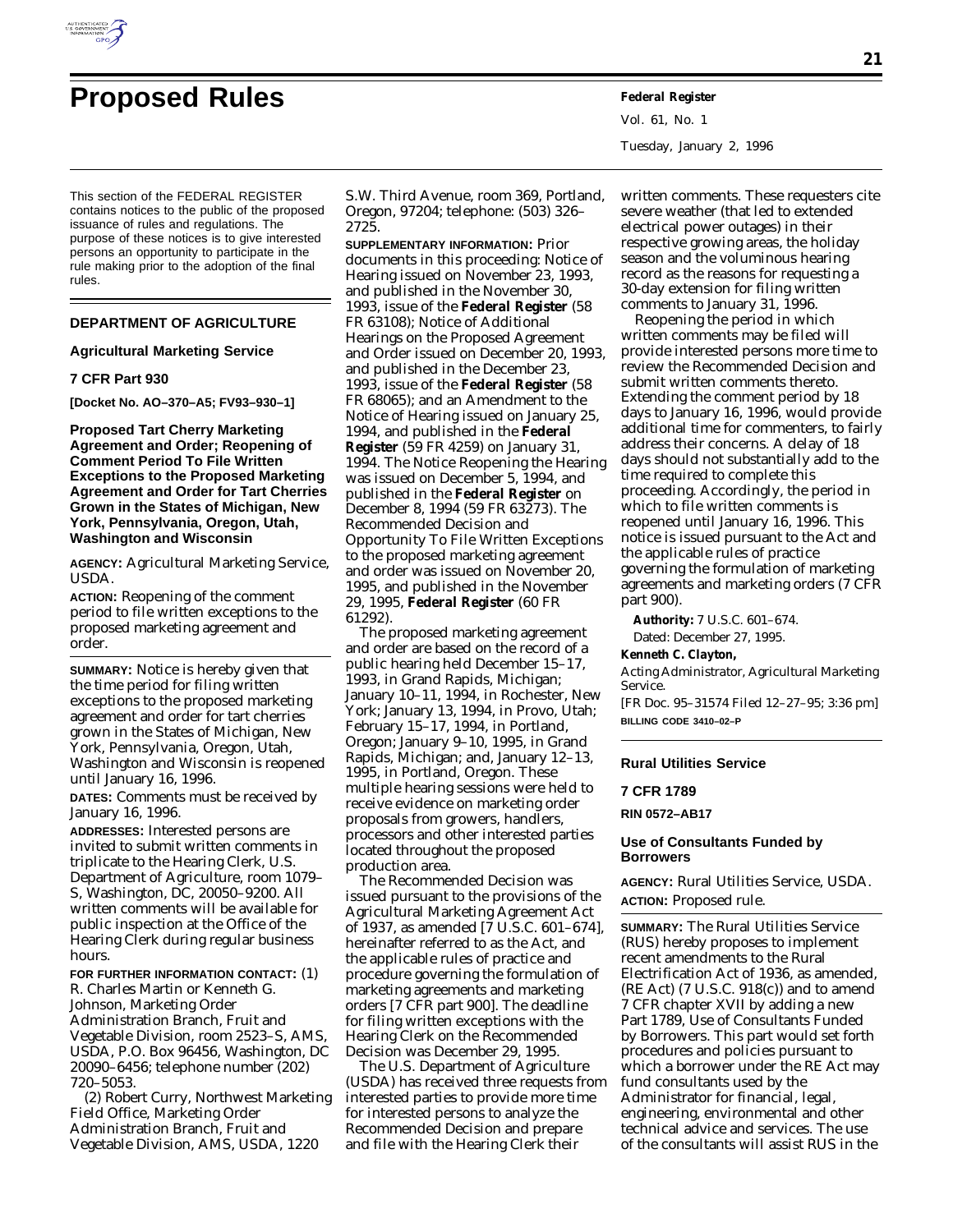expeditious review of applications for financial assistance or other approvals sought by borrowers.

**DATES:** Written comments concerning the proposed rule and/or its information collection requirements must be received by RUS or carry a postmark or equivalent by March 4, 1996.

**ADDRESSES:** Written comments should be addressed to F. Lamont Heppe, Jr., Deputy Director, Program Support Staff, U.S. Department of Agriculture, Rural Utilities Service, AG Box 1522, Washington, DC 20250–1522. RUS requires a signed original and 3 copies of all comments (7 CFR 1700.30(e)). Comments will be available for public inspection during regular business hours (7 CFR 1.27(b)).

**FOR FURTHER INFORMATION CONTACT:** F. Lamont Heppe, Jr., Deputy Director, Program Support Staff, (address as above). Telephone: (202) 720–0736. Facsimile: (202) 720–4120.

**SUPPLEMENTARY INFORMATION:** This proposed rule has been determined to be not significant for purposes of Executive Order 12866, Regulatory Planning and Review, and therefore has not been reviewed by the Office of Management and Budget (OMB). The Administrator of RUS has determined that the Regulatory Flexibility Act (5 U.S.C. 601 *et seq*.) does not apply to this rule. The Administrator of RUS has determined that this rule will not significantly affect the quality of the human environment as defined by the National Environmental Policy Act of 1969 (42 U.S.C. 4321 *et seq*.). Therefore this action does not require an environmental impact statement or assessment. This rule is excluded from the scope of Executive Order 12372, Intergovernmental Consultation, which may require consultation with State and local officials. A Notice of Final Rule title Department Programs and Activities Excluded from Executive Order 12372 (50 FR 47034) exempts RUS electric loans and loan guarantees from coverage under this Order. This rule has been reviewed under Executive Order 12778, Civil Justice Reform. This proposed rule: (1) Will not preempt any State or local laws, regulations, or policies, unless they present an irreconcilable conflict with this rule; (2) will not have any retroactive effect; and (3) will not require administrative proceedings before any parties may file suit challenging the provisions of this rule in accordance with existing law.

The programs covered by this rule are listed in the Catalog of Federal Domestic Assistance Programs under numbers 10.850, Rural Electrification Loans and Loan Guarantees, 10.851, Rural

Telephone Loans and Loan Guarantees, and 10.852, Rural Telephone Bank Loans. This catalog is available on a subscription basis from the Superintendent of Documents, the United States Government Printing Office, Washington, DC 20402–9325.

**Information Collection and Recordkeeping Requirements**

Summary: In accordance with the Paperwork Reduction Act of 1995 (44 U.S.C. Chapter 35, as amended) RUS is requesting comments on the information collection incorporated in this proposed rule.

Dates: Comment on this information collection must be received by March 4, 1996.

Comments are invited on: (a) Whether the proposed collection of information is necessary for the proper performance of the functions of the agency, including whether the information will have practical utility; (b) the accuracy of the agency's estimate of the burden of the proposed collection of information; (c) ways to enhance the quality, utility and clarity of the information to be collected; and (d) ways to minimize the burden of the collection of information on respondents, including through the use of automated collection techniques or other forms of information technology.

For Further Information Contact: Sue Arnold, Financial Analyst, Program Support Staff, Rural Utilities Service, U.S. Department of Agriculture, 14th & Independence Avenue, SW., AG Box 1522, Washington, DC 20250. Telephone: (202) 690–1078. FAX: (202) 720–4120.

Supplementary Information: *Title:* Title 7 Part 1789, Use of Consultants Funded by Borrowers.

*Type of Request:* New information collection.

*Abstract:* On November 1, 1993, Public Law 103–129 amended section 18 of the RE Act to provide a mechanism for expediting RUS reviews. As amended, section 18(c) authorized RUS to use consultants voluntarily funded by borrowers for financial, legal, engineering, and other technical services. The consultant may to be used to facilitate timely action on applications by borrowers for financial assistance and for approvals required by RUS, pursuant to the terms of outstanding loans, or otherwise. RUS may not require borrowers to fund consultants. The provisions of section 18(c) may be utilized only at the borrower's request.

*Estimate of Burden:* Public reporting burden for this collection of information is estimated to average 2 hours per response.

*Respondents:* Business or other forprofit, small businesses or

organizations.

*Estimated Number of Respondents:* 6. *Estimated Number of Responses per Respondent:* 1.

*Estimated Total Annual Burden on Respondents:* 12.

Copies of this information collection can be obtained from Dawn Wolfgang, Program Support Staff, at (202) 720– 0812.

Comments: Send comments regarding this information collection requirement to the Office of Information and Regulatory Affairs, OMB, ATTN: Desk Officer, USDA, Room 10102, New Executive Office Building, Washington, DC 20503, and F. Lamont Heppe, Jr., Deputy Director, Program Support Staff, Rural Utilities Service, AG Box 1522, Washington, DC 20250–1522.

Comments to OMB are best assured of having full effect if OMB receives them within 30 days of publication in the **Federal Register**.

All responses to this information collection requirement will be summarized and included in the final rule. All comments will become a matter of public record.

# **Background**

Section 18 of the RE Act was amended effective November 1, 1993, pursuant to Public Law 103–129, 2(c)(4), 107 Stat. 1364. As amended, subsection (c) of section 18 authorizes the RUS to use consultants funded by borrowers for financial, legal, engineering, and other technical advice and services. The consultants are to be used to facilitate timely action on applications by borrowers for financial assistance and for approvals required by RUS pursuant to the terms of outstanding loan or security instruments or otherwise.

Subsection (c) expressly requires that RUS establish procedures for the use of consultants to ensure that the consultants have no financial or other conflicts of interest in the outcome of the application. Subsection (c) further provides that funding of consultants is strictly voluntary with the borrowers, that RUS may not require borrowers to agree to fund consultants. This proposed rule sets forth procedures and policies implementing the authority under subsection (c).

#### **Policy**

RUS believes that both RUS and its borrowers will be well served by the prudent use of this authority. It will assist RUS in the processing of certain complex transactions that have placed a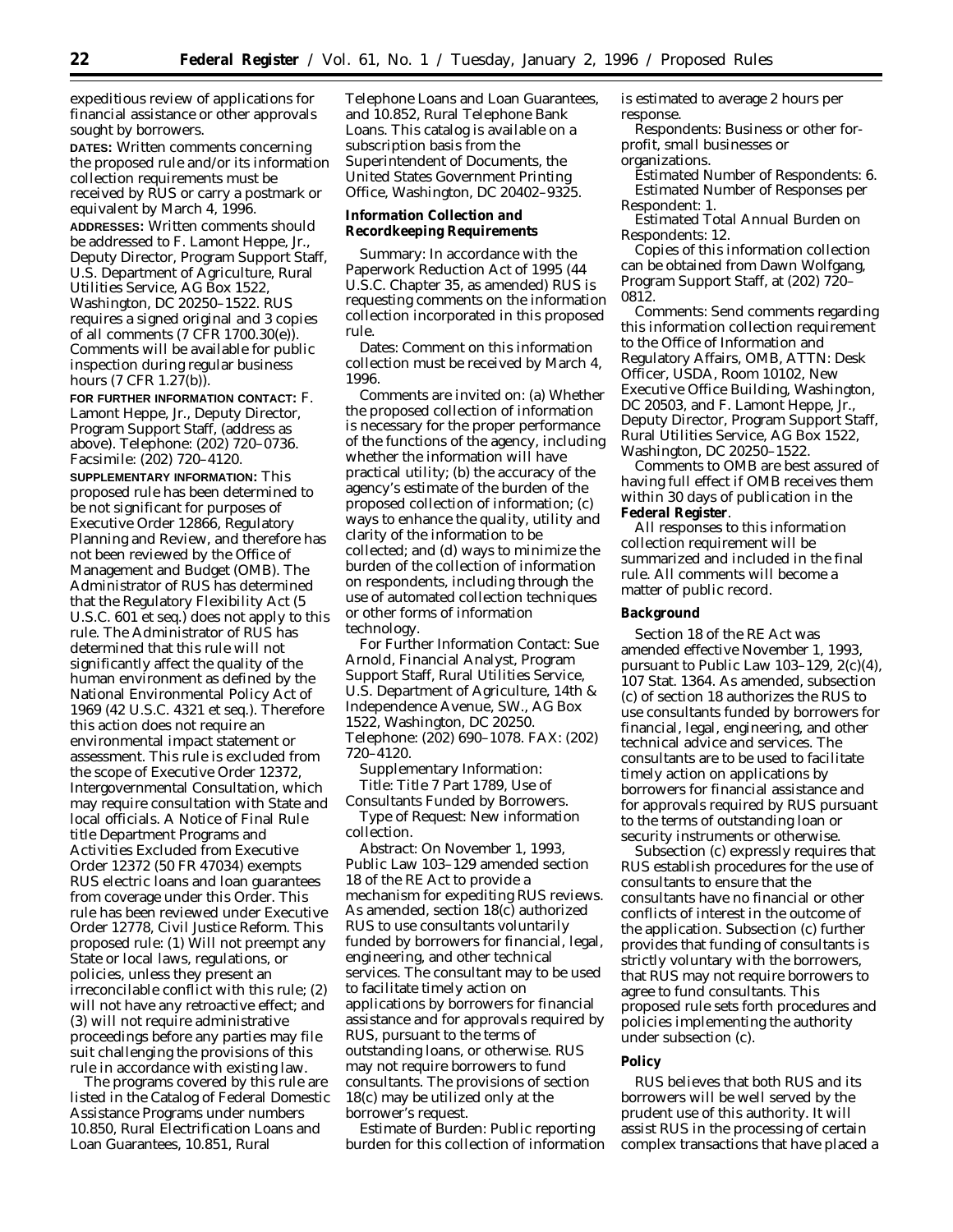burden on its staff and resources. For example, financial and legal consultants may assist in the review of certain transactions involving complicated financing arrangements between borrowers and third parties that potentially impact on the feasibility of and security for outstanding government loans. Such transactions may require the review and analysis of voluminous documents and the development of an extensive administrative record. The transactions may involve complex technical issues regarding which RUS has limited expertise thus slowing the review process. Such transactions may be very time sensitive; any delays may jeopardize the transaction or reduce the benefits of the transaction to the borrower. In some cases, the transactions are very important to the borrower but cannot be given corresponding priority by the RUS as it dedicates its resources to matters that have program wide significance. It is in the interests of both RUS and the borrower to expedite review of such transactions with borrower funded consultants.

Examples of how RUS might use borrower funded consultants include, but are not limited to, the use of an engineering firm to review proposed generation projects for technical or financial feasibility, e.g., wind or hydroelectric projects utilizing relatively new technology. RUS could use consultants to make periodic visits to major construction projects and report to RUS on the status of construction and whether or not the project is on budget. Financial advisory consultants may be used to evaluate new financial products which are the basis for requests to modify the RUS mortgage. Legal support services will enhance RUS' ability to review and process merger, consolidation and holding company applications from both telephone and electric borrowers. RUS would also consider using environmental consultants to prepare environmental assessments and environmental impact studies under RUS' direction and supervision.

RUS does not, however, believe that use of subsection (c) authority is authorized or appropriate for all transactions requiring RUS review. The authority will not be used unless it is reasonably expected to facilitate timely action on an application by RUS. Even then, it may not always be in RUS' interest to rely on consultants. For example, transactions that involve matters that RUS is particularly qualified to address or which have program wide implications may not be well suited for expedited processing

facilitated with borrower funded consultants. Thus, RUS will weigh its use of the authority under subsection (c) on a case by case basis.

#### **Procedure**

Under the proposed rule RUS may enter into contracts on the basis of case by case procurements or on a retainer basis with a series of consultants having different areas of expertise, i.e. financial, legal, engineering, or environmental. In order to assure that sufficient consultant resources are available and to allow for competition in terms of both quality and cost, RUS may contract with several different consultants in a given area of expertise.

RUS will solicit bids for the services of financial, legal, engineering, and environmental consultants in accordance with the provisions of the Federal Acquisition Regulations (FAR), 48 CFR Chapter 1. Notwithstanding the use of borrowers' funds, it has been determined that such funding must be treated as appropriated funds and the contracts are subject to the provisions of FAR.

The proposed rule provides that RUS will decide when timely consideration of an application or approval would best be facilitated by the use of borrower funded consultants. When the RUS has made such a determination, and the borrower in question is willing to fund consulting services, the borrower must provide to RUS an appropriate notice of proposal to fund consulting services. RUS will consider the borrower's proposal, whether it is consistent with this regulation and otherwise in the interests of the government. If RUS chooses to proceed with the borrower's proposal, RUS will require the borrower and the consultant selected by RUS to execute a funding agreement which complies with the regulation. The funding agreement will provide for the borrower to establish and fund an escrow account with a third-party commercial institution prior to the commencement of work by the consultant.

The use of a third-party commercial institution will allow for the escrow account to be interest-bearing and greatly ease the administrative burden of arranging for any excess funds to be remitted to the borrower upon the closing out of a task order. With the exception of an annual retainer fee, if applicable, the consultants shall not be entitled to any payments from RUS. Rather, all payment obligations for work performed must be satisfied by amounts available in the escrow account and RUS shall have sole discretion in

directing that payments be made from the escrow account.

Once the escrow account is funded, RUS will then issue a task order to the consultant under the applicable contract and the consultant will commence work for RUS. Periodically, the consultant will submit invoices to RUS. Upon due authorization by RUS, the escrow agent will make payments to the consultant. The escrow account will be closed and any remaining funds remitted to the borrower upon direction from RUS.

The procedure outlined above generally applies to financial, legal, engineering and environmental consultant services. The proposed rule reserves the discretion, however, for RUS to contract for any type of consultant services on a case by case basis after receipt of an appropriate notice of proposal to fund from the borrower.

#### **Legal and Selected Other Consultants**

The procedures and policies applicable to the use of legal consultants pursuant to subsection 18(c) differs from the use of other consultants in several key respects. First, pursuant to 7 CFR part 2.47(a)(1), the Administrator may utilize consultants and attorneys for the provision of legal services with the concurrence of the General Counsel. The Secretary by regulation (7 CFR 2.31) has designated the General Counsel as the chief law officer of the Department and legal advisor to the Secretary with the responsibility for providing legal services for all activities of the Department; accordingly, any proposal by RUS to use outside legal counsel will require the approval of the General Counsel. The approval will include a review of the nature of the transaction and the scope of legal services to be provided. Moreover, any contracts for legal consultants will provide that an attorney from OGC will serve as a technical representative and adviser to the contracting officer. The technical representative will be responsible for, among other matters, evaluating the adequacy of performance.

The conflict of interest provisions in the proposed rule are different from the FAR in certain respects, particularly in the case of legal and financial consultants. For all consultants, however, it is important to protect against the possibility, or the appearance, that those consultants providing services to RUS might handle particular assignments in such a way as to encourage their own future employment with RUS program beneficiaries after fulfilling their government contract requirements. The electric and telephone borrowers are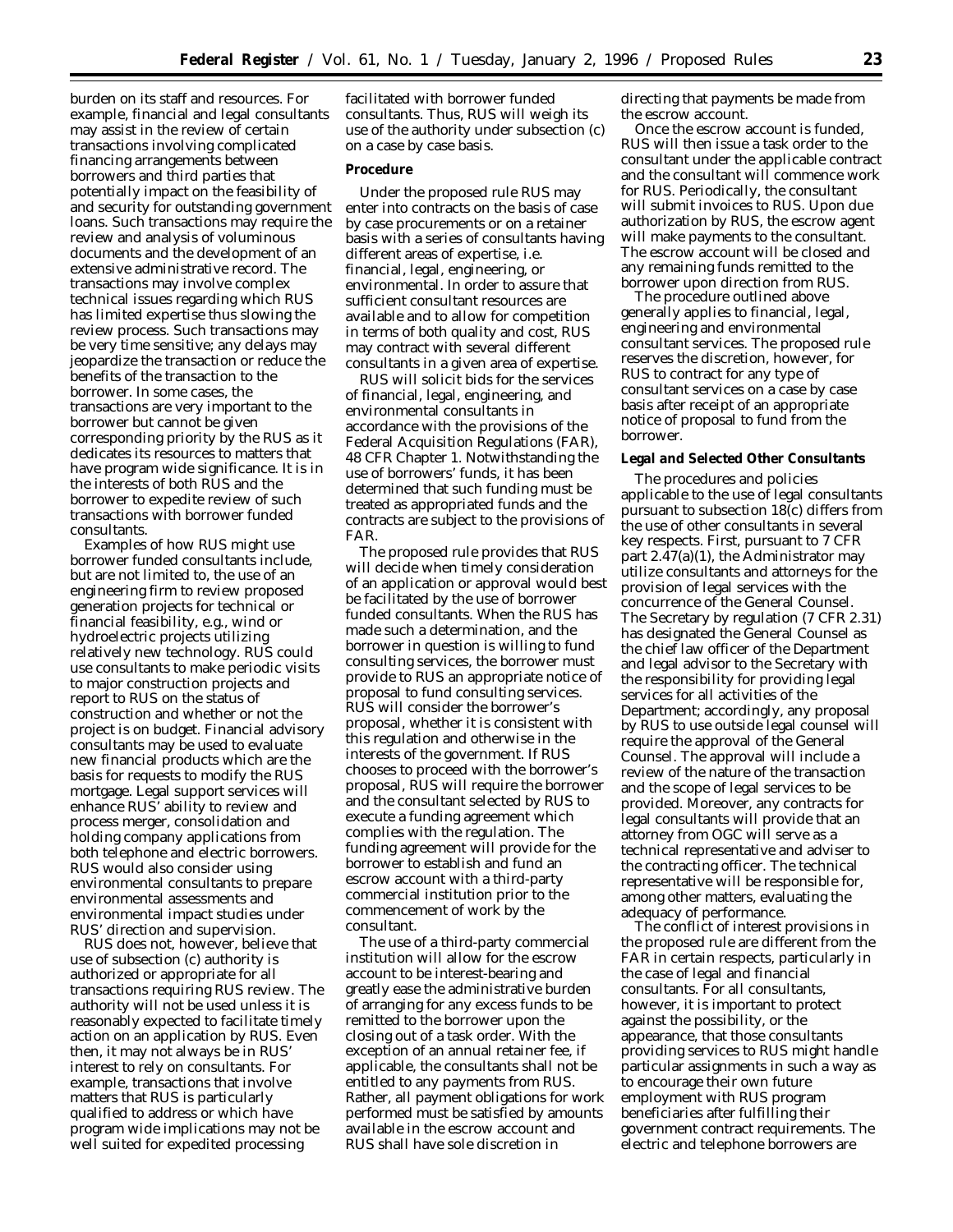particularly closely tied to RUS since RUS is responsible for a significant percentage of their annual capital requirements. Because of the unique position of RUS vis a vis its borrowers, it is in the government's interest that prospective legal counsel, financial consultants and other consultants be reasonably indifferent to the subsequent marketing implications of having RUS as a client. Additionally, because of the special nature of the attorney/client relationship, there is a need to provide for maximum discretion on the part of the RUS Administrator in the determination of conflict criteria for legal consultants. Accordingly, proposed conflict provisions specific to borrower funded RUS consultants are as follows:

(1) Disclosure requirements incorporated in procurements under the proposed rule shall provide that consultants disclose all business relationships with current or former RUS borrowers at the time proposals to offer consulting services are made to RUS and in the event additional business relationships are entered into subsequent to the original disclosure.

(2) Certification requirements incorporated in procurements under the proposed rule shall provide that consultants certify, at the time a proposal is made to provide consulting services to RUS, to the best of their knowledge and belief, that no Organizational Conflict of Interest exists and there are no relevant facts or circumstances which could give rise to an Organizational Conflict of Interest, or the consultant has disclosed all such relevant information. The representations in the certificate shall be deemed reaffirmed upon the execution of the Consultant Contract and upon the undertaking of each Task Order by the contractor.

(3) The determination of whether or not an Organizational Conflict of Interest exists shall rest with the Administrator in his sole discretion; RUS shall not award a contract or Task Order, as the case by be, to a consultant if an Organizational Conflict of Interest exists.

(4) Authority to waive an Organizational Conflict of Interest vests with the RUS Administrator; such waivers must be in writing to be effective.

(5) Consultant contracts with all legal consultants, all financial consultants and such other consultants as the RUS may determine on a case by case basis (selected other consultants) shall provide that such consultants agree not to undertake during the term of the applicable contract, inclusive of option

or renewal periods, to represent any RUS borrower on the same or other matters without the express written consent of RUS.

(6) Consultant contracts with all legal consultants, all financial consultants and selected other consultants shall provide that such consultants agree not to undertake, for a period of not less than four years from the contract expiration date, to represent any RUS borrower or generation and transmission (G&T) affiliate thereof, including a borrower which may prepay outstanding RUS indebtedness subsequent to the consultant undertaking to represent RUS, on any matter in which RUS has a significant interest in the outcome, where such borrower(s) were the subject of consulting services rendered by that consultant during the tenure of the applicable contract, without the express written consent of RUS. *G&T affiliate* in this context shall refer to all members of the applicable generation and transmission cooperative and the cooperative(s) in which the borrower was itself a member. Representation includes any retainer or advisory contract and is not limited to representation relating to negotiations with or applications before RUS.

(7) RUS may waive any of the foregoing requirements or procedures by determining that its application in a particular situation would not be in the government's interest.

#### **Key Personnel**

Legal service contracts are distinguished from other consulting services funded by borrowers pursuant to Section 18 of the RE Act with respect to provisions relating to key personnel. Factors such as trust, judgment, negotiating style and presence and other intangibles affect the quality and effectiveness of representation and client satisfaction. Borrower funded legal service contracts will provide that no substitution of key personnel may occur without prior approval of the contracting officer, who may confer with the legal and RUS technical representatives for the applicable contract.

# **List of Subjects in 7 CFR Part 1789**

Administrative practice and procedure, legal services, Electric power, Electric utilities, Loan programs—energy, Loan programs telecommunications, escrow fund, consulting contracts.

For the reasons stated, RUS proposes to add a new part 1789 to chapter XVII of title 7 of the Code of Federal Regulations as follows:

# **PART 1789—USE OF CONSULTANTS FUNDED BY BORROWERS**

**Subpart A—Policy and Procedures With Respect to Consultant Services Funded by Borrowers—General**

| Sec.              |                            |
|-------------------|----------------------------|
| 1789.150          | Purpose.                   |
| 1789.151          | Definitions.               |
| 1789.152          | Policy.                    |
| 1789.153          | Borrower funding.          |
| 1789.154          | Eligible borrowers.        |
| 1789.155          | Approval criteria.         |
| 1789.156          | Proposal procedure.        |
| 1789.157          | Consultant contract.       |
| 1789.158          | Implementation.            |
| 1789.159          | Contract administration.   |
| 1789.160          | Access to information.     |
| 1789.161          | Conflicts of interest.     |
| 1789.162          | Indemnification agreement. |
| 1789.163          | Waiver.                    |
| 1789.164-1789.165 | Reserved                   |

#### **Subpart B—Escrow Account Funding and Payments**

Sec.

1789.166 Terms and conditions of funding agreement.

1789.167 Terms and conditions of escrow agreement.

1789.168–1789.175 [Reserved]

**Authority:** 7 U.S.C. 901 et seq.; Pub. L. 103–354, 108 Stat. 3178 (7 U.S.C. 6941 *et seq.*); [Title I, Subtitle D, Pub. L. 100–203, 101 Stat. 1330].

## **Subpart A—Policy and Procedures With Respect to Consultant Services Funded by Borrowers—General**

## **§ 1789.150 Purpose.**

This part sets forth policies and the procedures for implementing subsection (c) of section 18 of the Rural Electrification Act of 1936, as amended (7 U.S.C. 901 et seq.) (RE Act) which authorizes the Rural Utilities Service (RUS) to use the services of Consultants funded by the Borrowers to facilitate timely action on Applications by Borrowers for financial assistance and other approvals.

## **§ 1789.151 Definitions.**

As used in this part: *Administrator* means the Administrator of the Rural Utilities Service (RUS).

*Application* means a request for financial assistance under the RE Act or such other approvals as may be required of the RUS pursuant to the terms of outstanding loan or security instruments or otherwise.

*Borrower* means any organization which has an outstanding loan(s) made or guaranteed by RUS or its predecessor agency, the Rural Electrification Administration (REA) under the RE Act or any organization which has an Application before RUS.

*Consultant* means a person or firm which has been retained by RUS under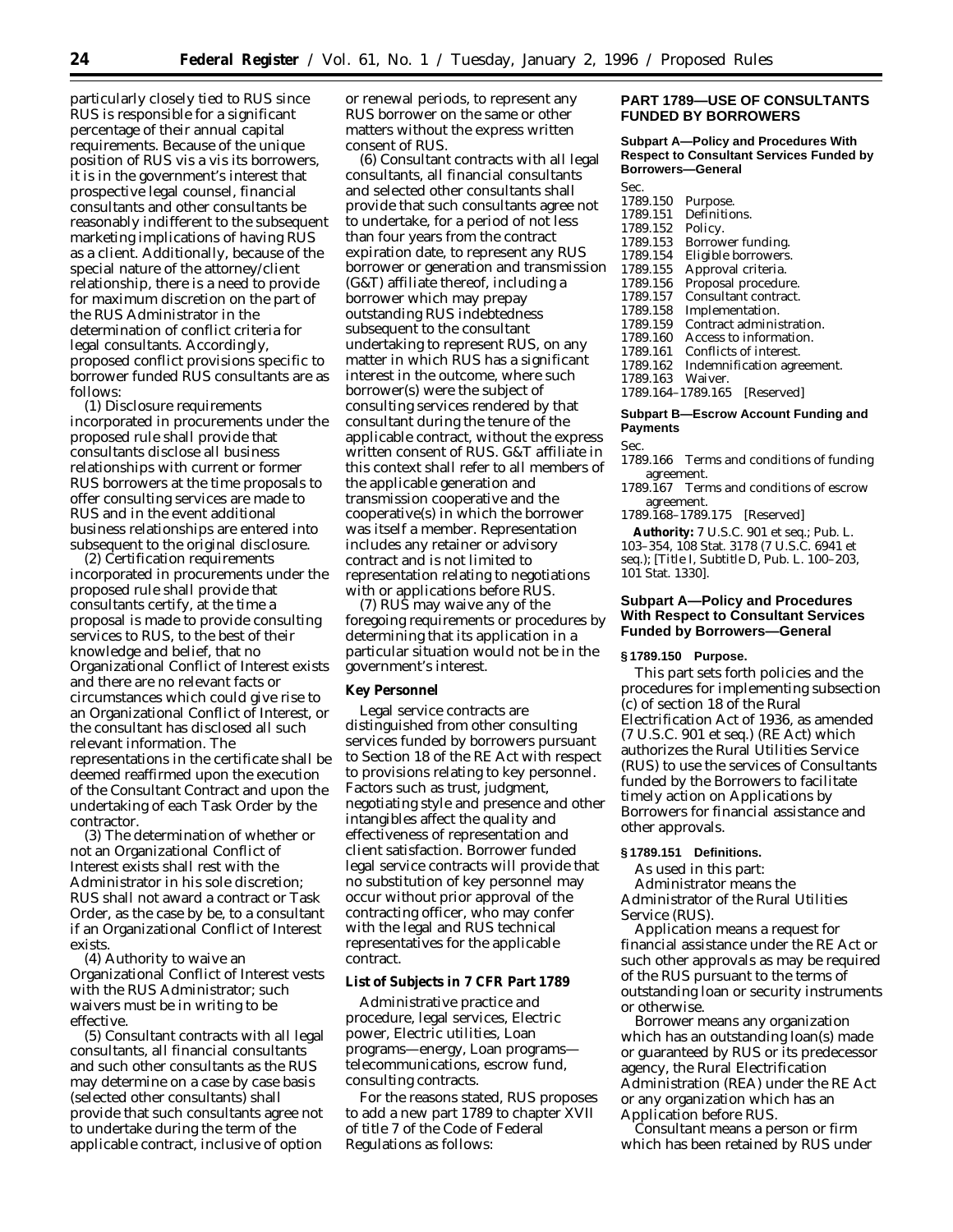a contract to provide financial, legal, engineering, environmental, or other technical advice and services.

*Consultant Contract* means a contract for the performance of consulting services for RUS, to be paid using funds provided by a Borrower, which may be in the form of a Retainer Contract, purchase order, or such other form as RUS may choose.

*Escrow Account* means an account established pursuant to § 1789.158 herein.

*Escrow Agreement* means an agreement, between a Borrower, a Consultant and a Third-party Commercial Institution, meeting the requirements of § 1789.167.

*Final Invoice* means the closing Invoice prepared for a given Task Order.

*Financial Consultant* means a Consultant retained pursuant to this part to provide financial advisory services.

*Funding Agreement* means an agreement, between a Borrower and a Consultant providing for the Borrower to fund the costs of a Task Order and otherwise meeting the requirements of § 1789.166.

*Indemnification Agreement* means an agreement by a Borrower meeting the requirements of § 1789.162.

*Invoice* means an invoice, satisfactory to RUS, prepared by a Consultant pursuant to the terms of a Consultant Contract.

*Legal Consultant* means any Consultant retained pursuant to this part to provide legal services to RUS.

*Notice of Proposal to Fund* means a notice meeting the requirements of § 1789.156 provided to RUS by the Borrower.

*Organizational Conflict of Interest* means that because of other activities or relationships with other persons, a person is unable or potentially unable to render impartial assistance or advice to the Government, or the person's objectivity in performing the contract work is or might be otherwise impaired, or a person has an unfair competitive advantage. Organizational conflicts of interest shall include, but not be limited to, a financial interest in the project which is the subject of the Application; and providing advice and services concurrently to RUS and to the Borrower which submitted the relevant Application, on the same or different matters. Organizational conflicts of interest may also include activities or relationships determined by the Administrator pursuant to § 1789.161 to constitute an organizational conflict of interest.

*Retainer Contract* means a Consultant Contract providing for a minimum

required payment to a Consultant irrespective of whether services are utilized by RUS thereunder.

*Task Order* means a written request for consultant services made by RUS pursuant to the terms of a Consultant Contract.

*Third-party Commercial Institution* means a commercial financial institution mutually acceptable to the Borrower and the Consultant.

## **§ 1789.152 Policy.**

(a) As provided in this subpart, RUS may, at its discretion, use the services of Consultants funded by a Borrower where such services will facilitate timely action on an Application by such Borrower for financial assistance or other approvals. Such Consultants may provide financial, legal, engineering, environmental or other technical advice and services in connection with the review of an Application.

(b) With the approval of RUS, a Borrower may fund the cost of consulting services in connection with the review by RUS of an Application by such Borrower. Such funding shall be provided pursuant to the terms of a Funding Agreement between the Borrower and the Consultant designated by RUS.

(c) RUS may not, without the consent of the Borrower, require, as a condition of processing any Application for approval, that the Borrower agree to pay the costs of a Consultant hired to provide services to RUS.

(d) RUS shall retain sole discretion in the selection of Consultants to provide services to RUS. RUS may use the services of one or more Consultants retained under Retainer Contracts to provide services for projects to be identified by RUS. Alternatively, RUS may elect to retain a Consultant in connection with a specific project. RUS shall have sole discretion to prescribe terms and conditions of Consultant Contracts. The Borrower shall be advised of the Consultant selected only after committing to fund consultant services.

#### **§ 1789.153 Borrower funding.**

Borrowers shall use their general funds for the purposes of funding consultant services hereunder. Borrowers may not use the proceeds of loans made or guaranteed under the RE Act for costs incurred by Borrowers pursuant to the funding of consultant services for RUS.

#### **§ 1789.154 Eligible borrowers.**

All Borrowers are eligible to fund consultant services under this part.

#### **§ 1789.155 Approval criteria.**

RUS will consider approving the use of consultant services funded by a Borrower on a case by case basis taking into account, among other matters, the following:

(a) Whether such services are required to facilitate timely action on a Borrower's Application. RUS shall determine what represents timely action with respect to each Application considering, among other matters, the review period normally required for such projects by RUS and other lenders and the consequences to the Borrower of adjusting the review period.

(b) The availability of staff resources, the priorities of other projects then before RUS, and the efficiencies to be realized from the use of consultant services.

(c) Whether it is in the best interest of RUS to use Borrower-funded Consultants. Certain types of projects, such as those involving issues of program-wide significance, may not be well suited for the use of Borrower funded Consultants.

#### **§ 1789.156 Proposal procedure.**

(a) In the event RUS determines that consideration should be given to the use of a Borrower-funded consultant in connection with the review of an Application, the RUS Regional Director or the Director of the Power Supply Division, as appropriate, will discuss with the Borrower the nature of the Application and the projected review period required of RUS. If RUS concludes that the projected review period will not result in timely action on the Application, and after being so notified in writing by RUS the Borrower wishes to fund consultant services to facilitate RUS review, the Borrower shall submit to the same Director a funding proposal. The proposal shall set forth the following:

(1) Identification in the heading or caption as a Notice of Proposal to Fund Consulting Services;

(2) Borrower's REA/RUS designation; (3) Borrower's legal name and

address;

(4) A description of the Application, critical issues and concerns relating to the Application, time deadlines, and the consequences of any delays in RUS review;

(5) A description of the consulting service(s) that would facilitate timely RUS review of the Application; and

(6) Such additional documents and information as RUS may request.

(b) RUS will review the Notice of Proposal to Fund and any additional information RUS deems relevant in determining whether to proceed with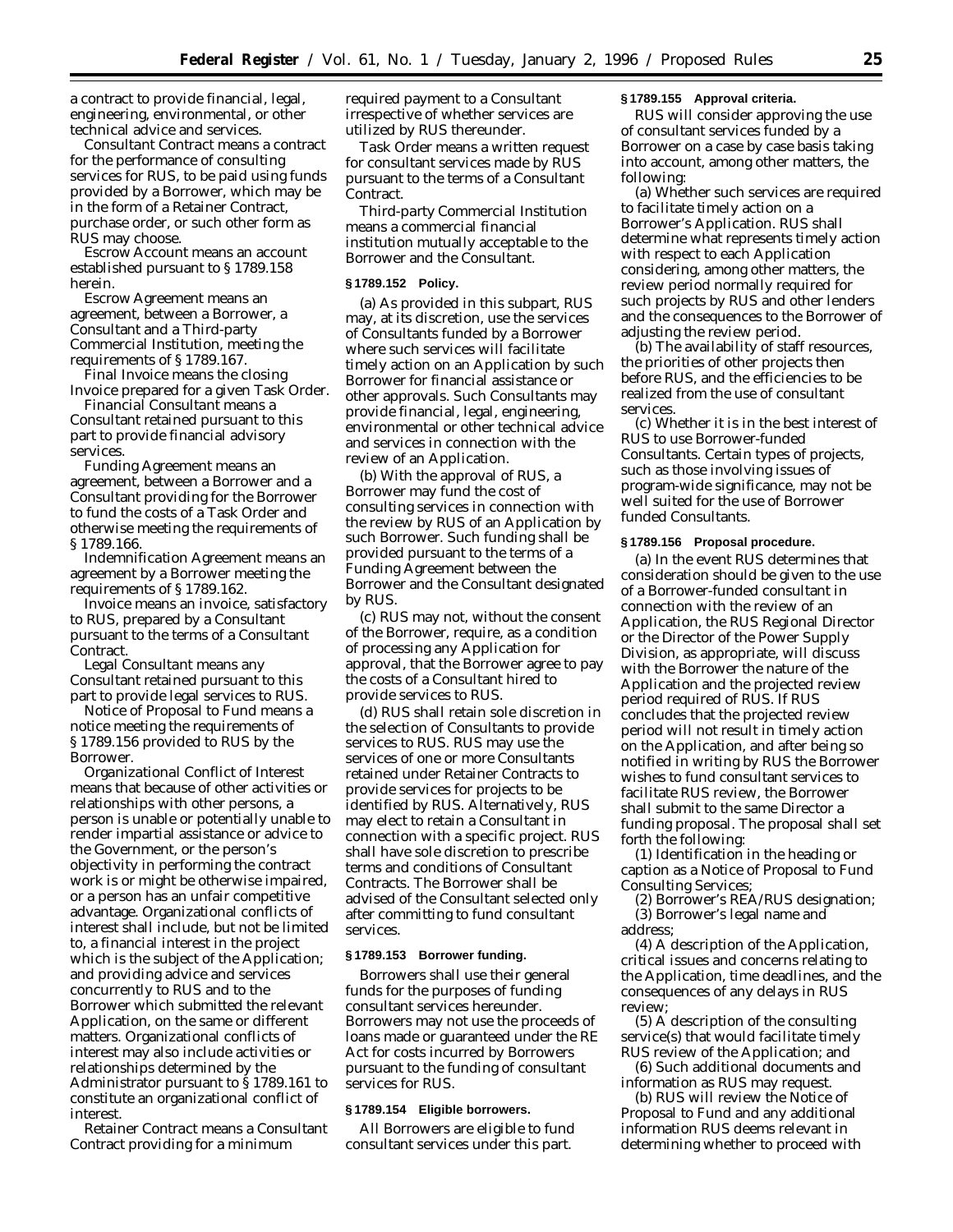procuring Borrower funded Consultants. If RUS proposes to utilize Legal Consultants, RUS must obtain the concurrence of the Office of General Counsel (OGC) of the Department of Agriculture. RUS will notify the Borrower in writing of its determination.

# **§ 1789.157 Consultant contract.**

(a) The Federal Acquisition Regulation (FAR), 48 CFR Ch. 1 and Ch. 4 of the Agriculture Acquisition Regulation (AGAR) shall apply to all Consultant Contracts entered into pursuant to this part except as herein provided. Where there is a conflict between FAR and AGAR and the provisions of this part, the provision of this part shall apply. Exceptions to FAR and/or AGAR shall be incorporated in Consultant Contracts under this part as follows:

(1) Contracts for Legal Consultants shall provide for a technical representative from OGC and that no substitution of key personnel may occur without the prior approval of the applicable contracting officer.

(2) All Consultant Contracts shall provide for an escrow account funding mechanism pursuant to this part and for RUS sole discretion in determining whether payments are to be made from the Escrow Account to the Consultant.

(3) All Consultant Contracts shall provide that payment of all obligations for work performed thereunder must be satisfied by amounts available in the Escrow Account; with the exception of the annual retainer fee, if any, Consultants shall not be entitled to any payments from RUS.

(4) Consultant Contracts, as applicable, shall incorporate the applicable conflict of interest provisions set forth in § 1789.161.

(b) Notice of the provisions herein shall be given by RUS at such time as requests for proposals are issued under this part.

## **§ 1789.158 Implementation.**

(a) Upon making a determination to go forward with Borrower funding for consulting services, RUS shall select a Consultant to provide the services. RUS may either contract with a Consultant on a case by case basis or elect to use a Consultant pursuant to an outstanding Retainer Contract. The Borrower will not be informed of the Consultant selected by RUS until such time as RUS provides the information set forth in subparagraph (c)(3) of this section.

(b) If RUS determines to contract with a Consultant on a case by case basis, RUS shall notify the Borrower of the applicable procedures.

(c) If RUS determines to contract with a Consultant under an outstanding Retainer Contract, the following procedures will normally apply:

(1) Pursuant to the terms of the contract, RUS will prepare a draft Task Order requesting consultant services in connection with the review of the Borrower's Application. The draft Task Order shall set forth for the Consultant's review and acceptance a description of the services to be provided and applicable time frames for the provision of such services.

(2) RUS will request that the Consultant:

(i) notify RUS as to the acceptability of the form and substance of the draft Task Order;

(ii) notify RUS as to its ability to provide RUS with a satisfactory conflict of interest certification consistent with the requirements of § 1789.161; and

(iii) provide a cost estimate for the draft Task Order.

(3) When RUS is satisfied with the response(s) received pursuant to paragraph (c)(2) of this section, RUS shall promptly provide to the Borrower:

(i) a copy of the draft Task Order identifying the Consultant;

(ii) the Consultant's cost estimate for the draft Task Order; and

(iii) contract information required to enable the Borrower to develop a Funding Agreement, an Escrow Agreement and an Indemnification Agreement (the ''agreements'').

(4) The Borrower shall develop and submit to RUS for approval executed originals of:

(i) the agreements; and

(ii) a certified copy of a resolution of the board of directors authorizing the Borrower to enter into the agreements and to take such other action as is necessary to effect the purposes of the agreements.

(5) Upon receiving written RUS approval of the agreements and the form and substance of the board resolution, the Borrower shall:

(i) establish and fund the Escrow Account; and

(ii) provide written notice to RUS of the Escrow Account number, the funding thereof, and such other information as required pursuant to the agreements.

(6) After the Borrower has funded the Escrow Account, RUS shall issue Task Order(s) for consultant services in accordance with the terms and conditions of the applicable Retainer Contract.

#### **§ 1789.159 Contract administration.**

RUS shall be solely responsible for the administration of a Consulting

Contract and shall have complete control over the scope, content, timeliness, and quality of the Consultant's work and the approval of payment Invoices.

#### **§ 1789.160 Access to information.**

The Borrower shall not have rights in nor right of access to the work product of the Consultant. All analyses, studies, opinions, memoranda, and other documents and information provided by the Consultant pursuant to a Consulting Contract with RUS may be released and made available to the Borrower only with the approval of RUS. This section does not restrict release of information by RUS pursuant to the Freedom of Information Act  $(5 \text{ U.S.C. } 552(a)(2))$  or other legal process.

# **§ 1789.161 Conflicts of interest.**

(a) Disclosure requirements incorporated in procurements under this part shall provide that Consultants disclose all business relationships with current or former RUS Borrowers at the time proposals to offer consulting services are made to RUS and in the event additional business relationships are entered into subsequent to the original disclosure.

(b) Certification requirements incorporated in procurements under this part shall provide that Consultants certify, at the time a proposal is made to provide consulting services to RUS, to the best of their knowledge and belief, that no Organizational Conflict of Interest exists and there are no relevant facts or circumstances which could give rise to an Organizational Conflict of Interest, or the Consultant has disclosed all such relevant information. The representations in the certificate shall be deemed reaffirmed upon the execution of the Consultant Contract and upon the undertaking of each Task Order by the Contractor.

(c) The determination of whether or not an Organizational Conflict of Interest exists shall rest with the Administrator in his sole discretion; RUS shall not award a contract or task order, as the case may be, to a Consultant if an Organizational Conflict of Interest exists.

(d) The Administrator may waive an Organizational Conflict of Interest pursuant to § 1789.163 hereof; such waivers must be in writing to be effective.

(e) Consultant Contracts with all Legal Consultants, all Financial Consultants and such other Consultants as the RUS may determine on a case by case basis (selected other Consultants) shall provide that such Consultants agree not to undertake during the term of the